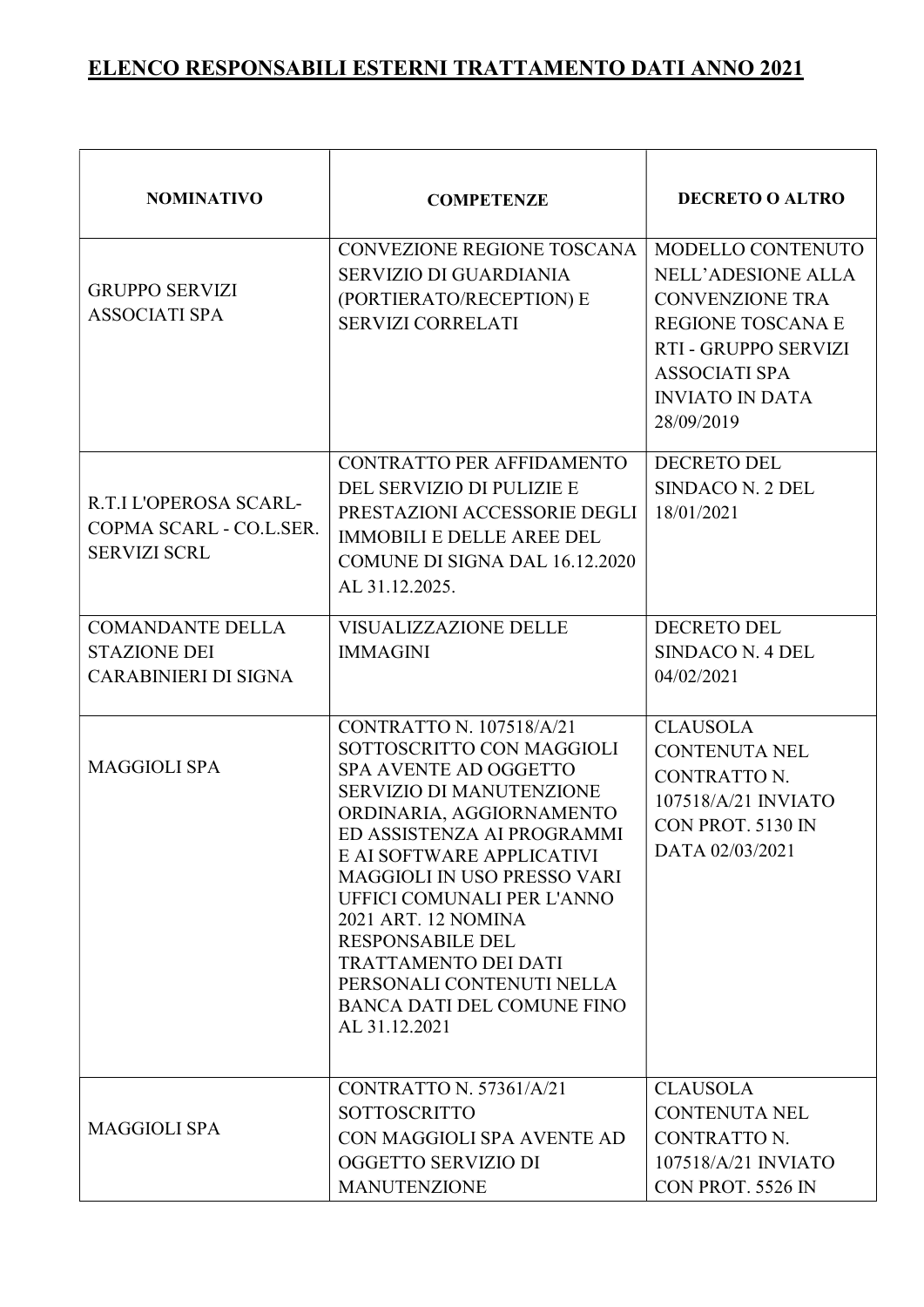|                         | ORDINARIA, AGGIORNAMENTO<br><b>ED</b><br>ASSISTENZA AI PROGRAMMI E AI<br>SOFTWARE APPLICATIVI<br><b>MAGGIOLI</b><br>CONCILIA, CAR CRASH CAD E<br>DATI,<br><b>VERBALI VIOLAZIONE NORME</b><br>C.D.S. PER<br>GLI ANNI 2021-2022 - ART. 12<br><b>NOMINA</b><br><b>RESPONSABILE DEL</b><br><b>TRATTAMENTO DEI</b><br>DATI PERSONALI CONTENUTI<br>NELLA BANCA DATI DEL<br><b>COMUNE</b><br>FINO AL 31.12.2022 | DATA 05/03/2021                                                                |
|-------------------------|----------------------------------------------------------------------------------------------------------------------------------------------------------------------------------------------------------------------------------------------------------------------------------------------------------------------------------------------------------------------------------------------------------|--------------------------------------------------------------------------------|
| <b>INFOPROGET S.R.L</b> | GESTIONE DELLE ATTIVITÀ<br><b>RELATIVE</b><br>AL TRATTAMENTO DEI DATI<br><b>GESTITI</b><br><b>ATTRAVERSO I SERVIZI E LE</b><br><b>TECNOLOGIE</b>                                                                                                                                                                                                                                                         | <b>DECRETO DEL</b><br>SINDACO N. 10 DEL<br>08/03/2021                          |
| <b>KIBERNETES SRL</b>   | CONTRATTO DI MANUTENZIONE,<br><b>AGGIORNAMENTO ED</b><br><b>ASSISTENZA AI</b><br>PROGRAMMI APPLICATIVI IN<br><b>USO AI</b><br><b>SERVIZI DEMOGRAFICI</b><br>PE DEMOGRAFICI, SUPPORTO<br>ASSISTENZA OPERATIVA,<br><b>ATTIVAZIONE</b><br>MUNICIPIO VIRTUALE CON SPID<br>ED.<br><b>INTEGRAZIONE APP IO PER GLI</b><br><b>ANNI</b><br>2021-2022-2023                                                         | <b>DECRETO DEL</b><br>SINDACO N. 11 DEL<br>16/03/2021                          |
| <b>ADS SPA</b>          | 1. SERVIZIO DI MIGRAZIONE IN<br><b>CLOUD</b><br>DEI SERVIZI APPLICATIVI DELLA<br>SOC.<br><b>ADS</b>                                                                                                                                                                                                                                                                                                      | DECRETO DEL<br>SINDACO N. 12 DEL<br>17/03/2021<br>$^{+}$<br><b>DECRETO DEL</b> |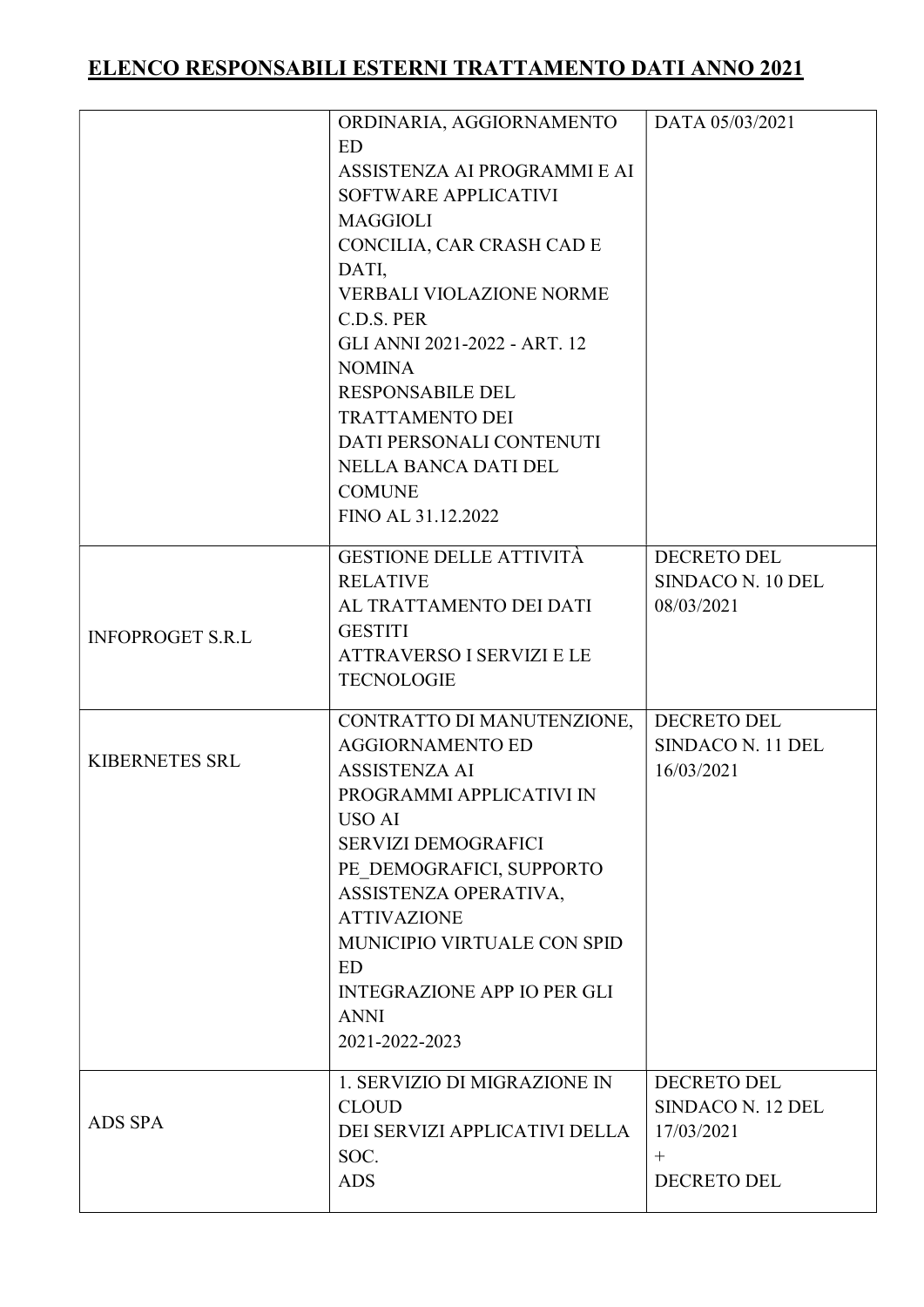|                                                                          | 2. CONTRATTO DI ASSISTENZA,<br>SUPPORTO, AGGIORNAMENTO E<br>MANUTENZIONE EVOLUTIVA DEI<br>SOFTWAR RELATIVI AL<br>BILANCIO,<br>ALLE INFRASTRUTTURE E<br>TECNOLOGIE, ALLA<br>PROGRAMMAZIONE E<br>CONTROLLO,<br>ALLE RISORSE UMANE ED<br>ORGANIZZAZIONE, ALLA SMART<br><b>LOGISTIC E AL CONTO</b><br><b>CORRENTE</b><br>SERVIZI PER IL TRIENNIO 2021-<br>$2022 -$<br>2023 | SINDACO N. 14 DEL<br>29/03/2021<br><b>RETTIFICA ED</b><br><b>INTEGRAZIONE AL</b><br>DECRETO N. 12 DEL<br>17/03/2021 |
|--------------------------------------------------------------------------|------------------------------------------------------------------------------------------------------------------------------------------------------------------------------------------------------------------------------------------------------------------------------------------------------------------------------------------------------------------------|---------------------------------------------------------------------------------------------------------------------|
| RTI CONSILIA CFO<br>S.R.L - Sources S.r.l. -<br>Ergocenter Italia S.r.l. | CONTRATTO IN CONVENZIONE<br><b>CONSIP</b><br>PER LA PRESTAZIONE DEI<br><b>SERVIZI</b><br>RELATIVI ALLA GESTIONE<br><b>INTEGRATA</b><br>DELLA SALUTE E SICUREZZA<br><b>SUI</b><br>LUOGHI DI LAVORO PER LE<br><b>PUBBLICHE</b><br><b>AMMINISTRAZIONI DAL</b><br>18.03.2021 AL<br>17.03.2024                                                                              | <b>DECRETO DEL</b><br>SINDACO N. 13 DEL<br>17/03/2021                                                               |
| CONSORZIO CO&SO                                                          | <b>GESTIONE DEI SERVIZI</b><br>POMERIDIANI E<br><b>SUPPORTO FUNZIONALE PRESSO</b><br><b>NIDO</b><br><b>INFANZIA IL TRENINO DEL</b><br><b>COMUNE DI</b><br><b>SIGNA</b>                                                                                                                                                                                                 | <b>COMUNICAZIONE</b><br>PEC N. 527 DEL<br>25/03/2021                                                                |
| <b>ESTRACOM SPA</b>                                                      | <b>REALIZZAZIONE DI 5 AREE</b><br><b>PUBBLICHE</b><br>WIFI 4EU SUL TERRITORIO DI<br>$SIGNA -$<br>TRIENNIO 2021-2024 (FINO MESE<br>MARZO)                                                                                                                                                                                                                               | <b>DECRETO DEL</b><br>SINDACO N. 15 DEL<br>06/04/2021<br>+ DECRETO DEL<br>SINDACO N. 18 DEL<br>19.04.2021           |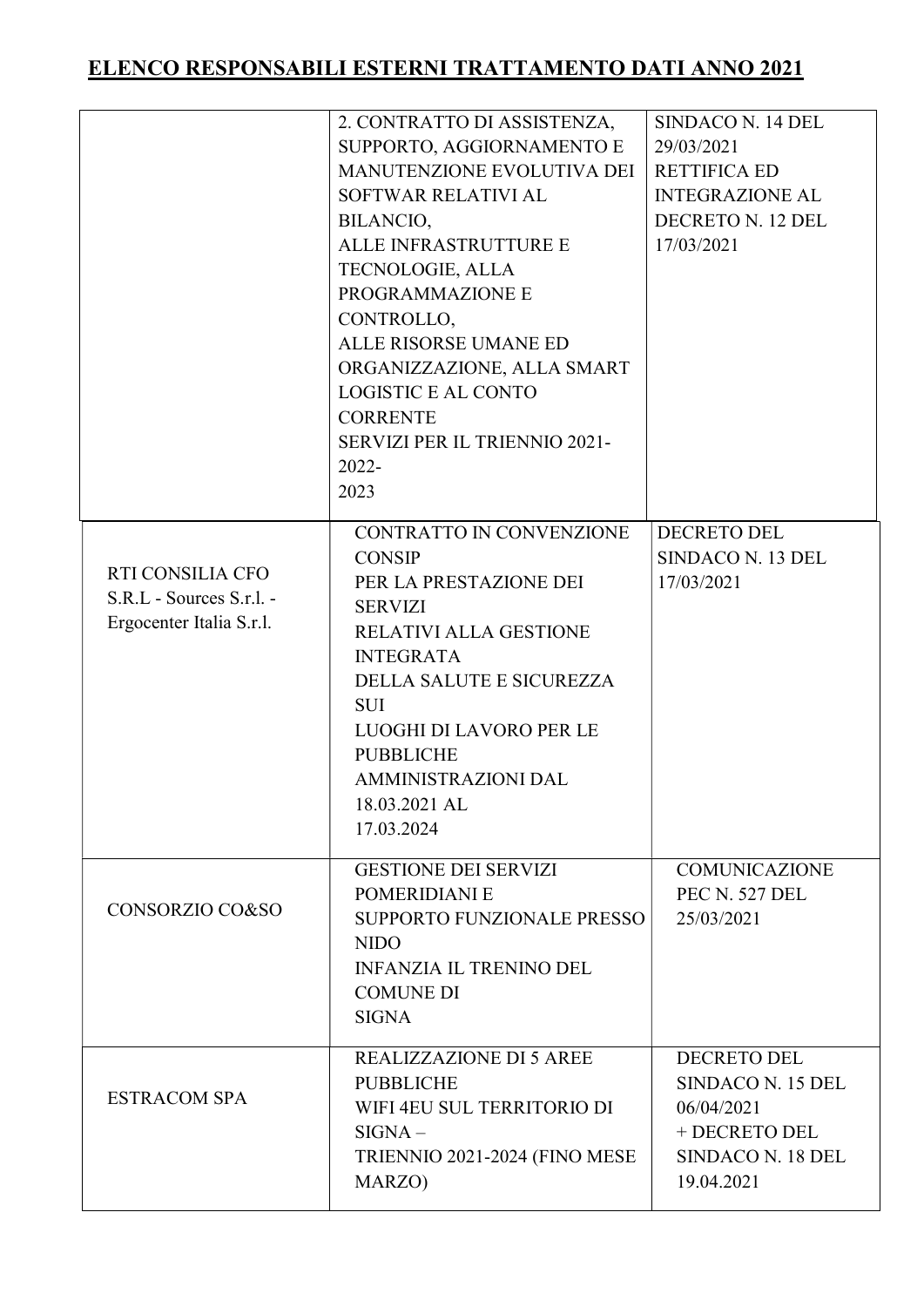|                                                     |                                                                                                                                                                                                                                                                                                                                       | <b>RETTIFICA AL</b><br>DECRETO N. 15 DEL<br>06/04/2021                                                                                          |
|-----------------------------------------------------|---------------------------------------------------------------------------------------------------------------------------------------------------------------------------------------------------------------------------------------------------------------------------------------------------------------------------------------|-------------------------------------------------------------------------------------------------------------------------------------------------|
| PA DIGITALE SPA                                     | <b>SERVIZIO DI</b><br><b>PROTOCOLLAZIONE</b><br>AUTOMATICA FUNZIONALITA'<br><b>WS</b><br>PROTOCOLLODM - 2021                                                                                                                                                                                                                          | <b>DECRETO DEL</b><br>SINDACO N. 16 DEL<br>15/04/2021                                                                                           |
| <b>MAGGIOLI SPA</b>                                 | COSTITUZIONE DELLO<br><b>SPORTELLO</b><br>TELEMATICO POLIFUNZIONALE<br>PER LA TRASMISSIONE<br><b>DIGITALE DELLE</b><br>ISTANZE DELL'ENTE - 2021-2022                                                                                                                                                                                  | <b>DECRETO DEL</b><br>SINDACO N. 17 DEL<br>19.04.2021                                                                                           |
| <b>QUALITA' &amp; SERVIZI</b>                       | <b>SERVIZIO DI RISTORAZIONE</b><br><b>SCOLASTICA PER IL PERIODO</b><br>DAL 1<br><b>GENNAIO 2021 AL 31 LUGLIO</b><br>2030                                                                                                                                                                                                              | <b>CLAUSOLA</b><br><b>CONTENUTA NELLA</b><br><b>SCRITTURA</b><br><b>PRIVATA</b><br><b>REGISTRATA -</b><br>REPERTORIO N.<br>10410 DEL 15/04/2021 |
| EDA SERVIZI SOC.<br>COOP. IMPRESA<br><b>SOCIALE</b> | PRESTAZIONE, A SUPPORTO<br><b>DELLA</b><br><b>GESTIONE DA PARTE DEL</b><br>COMUNE, DEI<br>SERVIZI BIBLIOTECARI,<br><b>ARCHIVISTICI E</b><br><b>MUSEALI DELLA BIBLIOTECA</b><br>COMUNALE,<br>DELL'ARCHIVIO STORICO E DEL<br><b>MUSEO</b><br>CIVICO DELLA PAGLIA PRESSO<br><b>IL CENTRO</b><br><b>CULTURALE BONCOMPAGNO</b><br>DA SIGNA | <b>CLAUSOLA</b><br><b>CONTENUTA NELLA</b><br><b>SCRITTURA PRIVATA</b><br>NON AUTENTICATA -<br>REPERTORIO N. 10411<br>DEL 19/04/2021             |